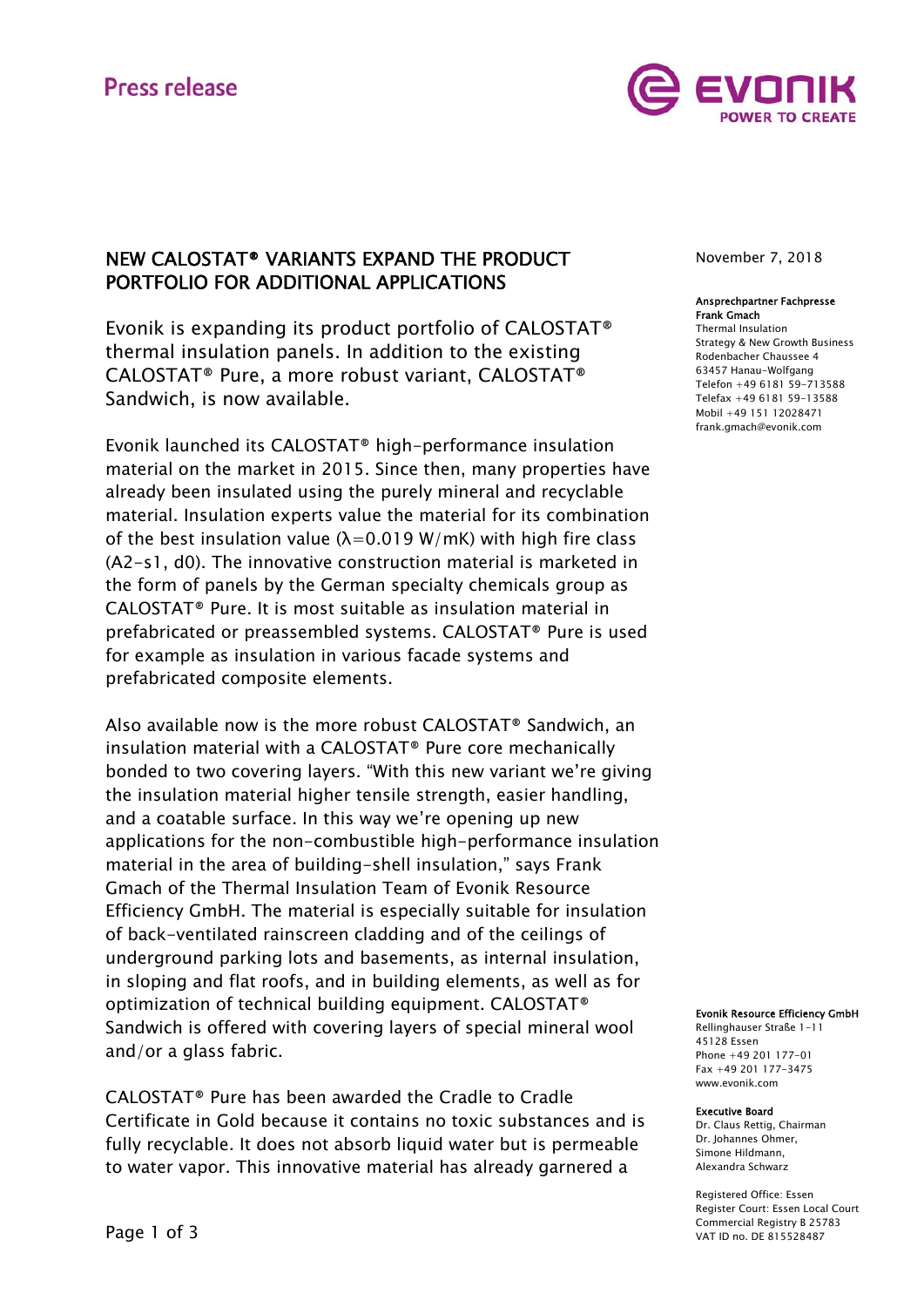

number of awards. Winner of the German Innovation Award, it was also a finalist for the Deutscher Innovationspreis. Readers of the trade journal *detail* voted CALOSTAT as Product of the Year in 2017, and the FeuerTrutz Network named it Product of the Year for 2018 in the Passive Fire Protection category.

## About Evonik

Evonik is one of the world leaders in specialty chemicals. The focus on more specialty businesses, customer-orientated innovative prowess and a trustful and performance-oriented corporate culture form the heart of Evonik's corporate strategy. They are the lever for profitable growth and a sustained increase in the value of the company. Evonik benefits specifically from its customer proximity and leading market positions. Evonik is active in over 100 countries around the world with more than 36,000 employees. In fiscal 2017, the enterprise generated sales of €14.4 billion.

## About Resource Efficiency

The Resource Efficiency segment is led by Evonik Resource Efficiency GmbH and produces high performance materials and specialty additives for environmentally friendly as well as energy-efficient systems to the automotive, paints & coatings, adhesives, construction, and many other industries. This segment employed about 10,000 employees, and generated sales of around €5.4 billion in 2017.

## Disclaimer

In so far as forecasts or expectations are expressed in this press release or where our statements concern the future, these forecasts, expectations or statements may involve known or unknown risks and uncertainties. Actual results or developments may vary, depending on changes in the operating environment. Neither Evonik Industries AG nor its group companies assume an obligation to update the forecasts, expectations or statements contained in this release.



Photo caption: